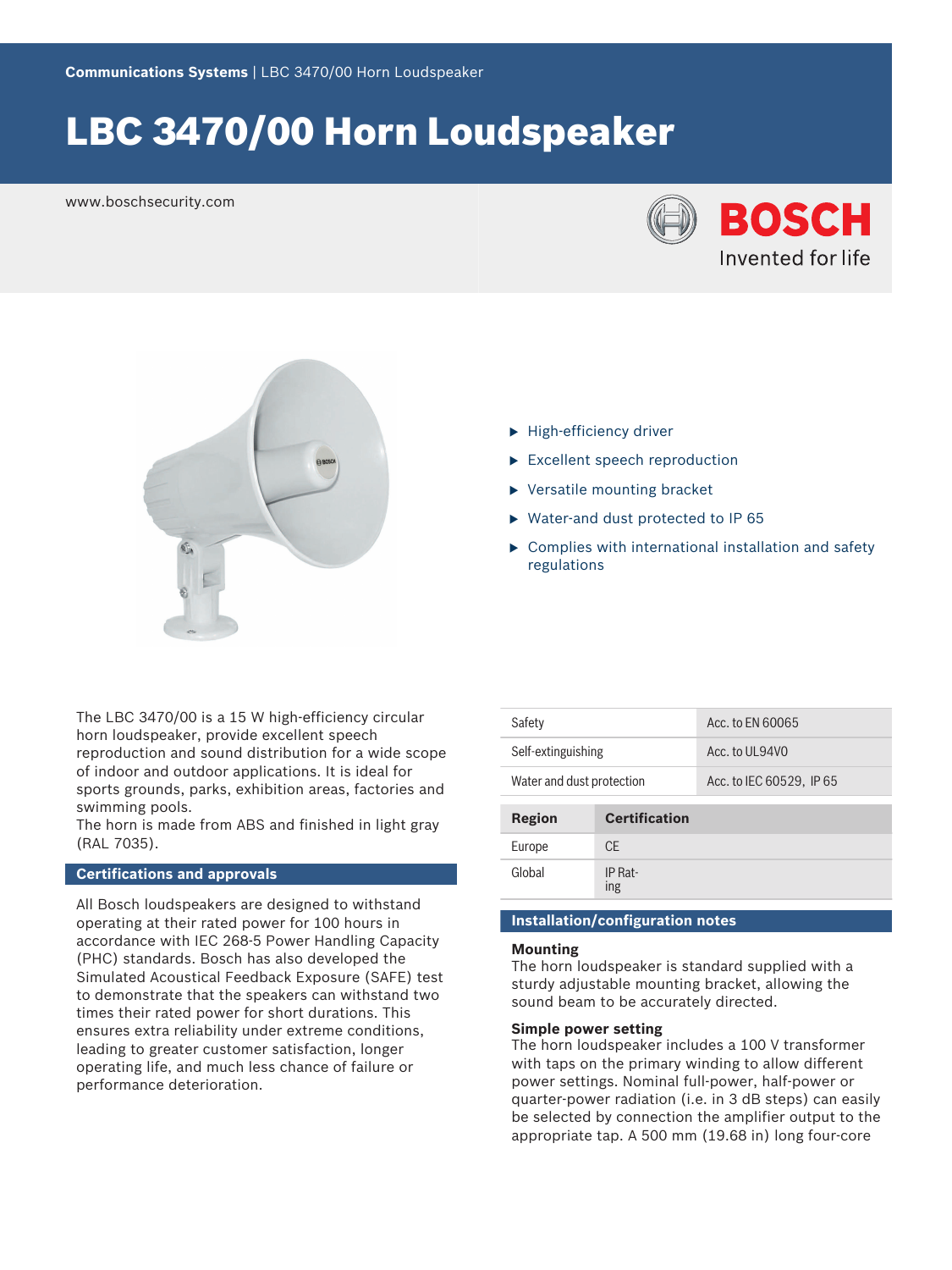cable is fitted to the horn. Each core has a different color, which is connected to the one of the primary taps on the transformer.



*Dimensions in mm (in)*



#### *Installation*



#### *Circuit diagram*



*Frequency response*



*Polar diagram (measured with pink noise)*

#### **Parts included**

1 LBC 3470/00 Horn Loudspeaker

### **Technical specifications**

#### **Electrical\***

| Maximum power                                        | 22.5W                                                |
|------------------------------------------------------|------------------------------------------------------|
| Rated power (PHC)                                    | 15W                                                  |
| Power tapping                                        | 15/7.5/3.75W                                         |
| Sound pressure level<br>at $15 W / 1 W (1 kHz, 1 m)$ | $115/103$ dB (SPL)                                   |
| Effective frequency range<br>$(-10dB)$               | 500 Hz to 5 kHz                                      |
| Opening angle<br>at 1 kHz / 4 kHz (-6 dB)            | $130^{\circ}/ 50^{\circ}$                            |
| Rated input voltage                                  | 100V                                                 |
| Rated impedance                                      | 667 Ohm                                              |
| Connection                                           | 4-wire cable. Lenght: 500 mm<br>$(19.68 \text{ in})$ |
|                                                      |                                                      |
|                                                      |                                                      |

#### *\* Technical performance data acc. to IEC 60268-5*

#### **Mechanical**

| Dimensions (H x W x D)       | $235 \times 190 \times 225$ mm<br>$(9.25 \times 7.48 \times 8.85)$ in) |
|------------------------------|------------------------------------------------------------------------|
| Weight                       | $1.5$ kg $(3.30$ lb)                                                   |
| Color                        | Light gray (RAL 7035)                                                  |
| Material (horn / rear cover) | ABS                                                                    |